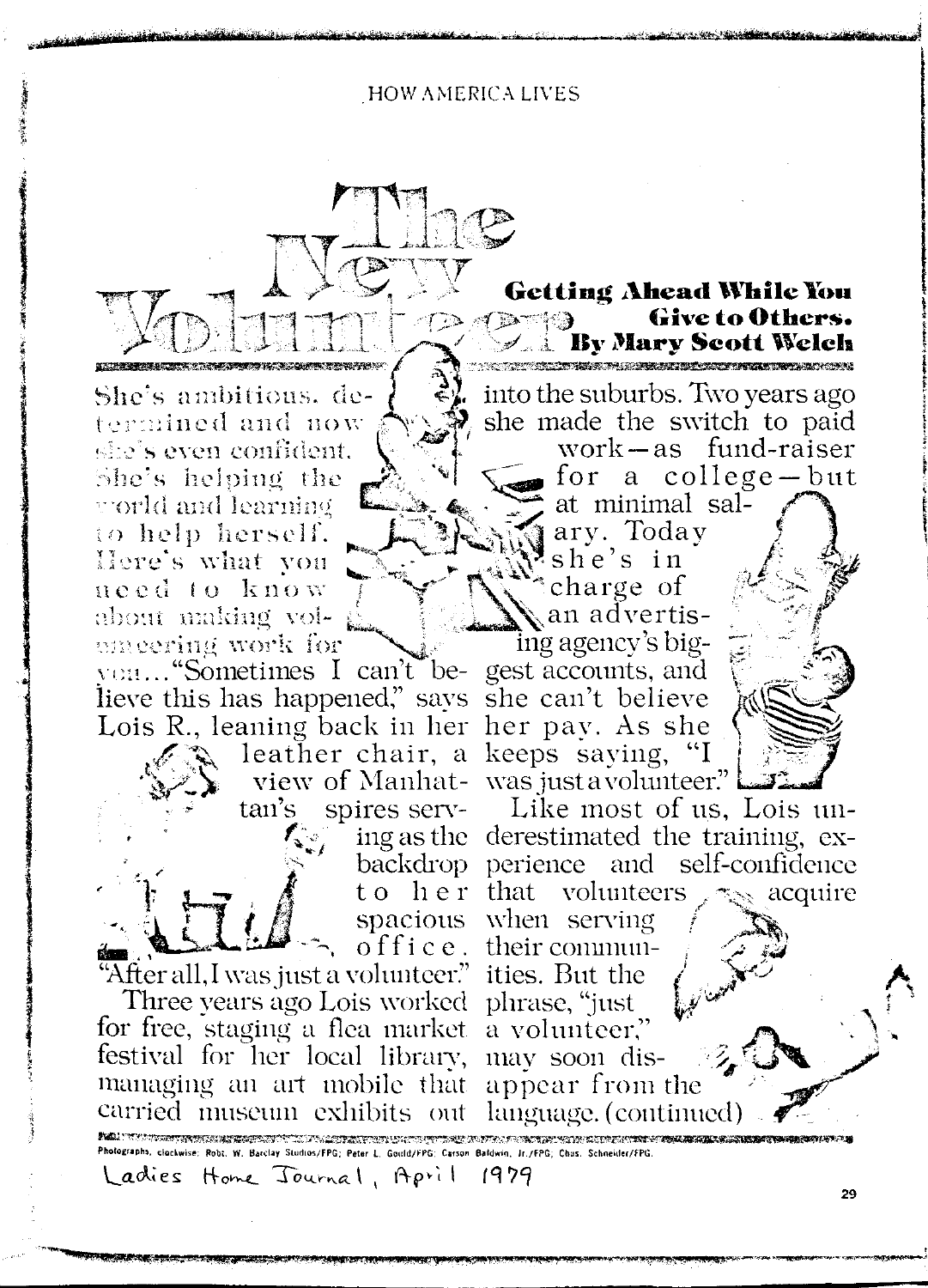石脂脂





# The New olunteer

continued

For a fresh breeze is blowing through the volunteer world, clearing the air of old-fashioned attitudes, outdated methods. It rises straight out of women's heightened self-image, our better sense of who we are and what we can accomplish. When the dust settles, volunteer jobs will be more exciting, more personally rewarding than ever before. And the whole nation will sit up and take notice, at long last valuing not only the estimated 68 billion dollars worth of services that volunteers provide every year but also the professional experience that the individual volunteer gains through unpaid work.

That's the hopeful prediction I bring back from a fourmonth survey of the volunteer scene. The Journal asked me to find out what's happening to volunteers now that 43 million women are working for pay. Were they abandoning the hospitals, the settlement houses, the museums and the community centers that had for so long relied on their free labor to keep going? After talking to volunteers and to professionals all over the country, I can report that the answer is a definite no. Rita Lambek, director of the volunteer bureau of the Federation of Protestant Welfare, a non-sectarian placement agency in New York City, expressed the consensus when she said, "We're experiencing a real resurgence of volunteerism.'

But here and there pockets of what we might call mythology persist, holding volunteerism back.

MYTH  $\#1$ : Most volunteers are housencives, otherwise unemployed. Yes, homemakers are still a large part of the volunteer force. But surprise ... the largest proportion of volunteers also hold full-time jobs.

In Peoria, Illinois, Margaret Sutherland puts in a full workweek as the paid project director of the Retired Senior Volunteer Program (RSVP); on the weekend she volunteers at Wildlife Prairie, a new natural park being developed on land reclaimed from strip mining. . . . In Los Angeles, Dina Beaumont has a demanding career as International Vice President (District 11) of her union, the Communications Workers of America, but she puts in at least ten hours a week on volunteer activities, including a local effort to solve the city's court congestion problem.... In Fort Worth, Texas, Alann Sampson's salaried job is at the community affairs office of the First National Bank; her extensive volunteer commitments include chairing the foundation that sponsors the Van Cliburn International Piano Competition, held in Fort Worth every four years . . . When management consultant Dr. Lucille A. Maddalena locks up her office in Chester, New Jersey, it's to volunteer as part of the crew on *Clearwater*, the replica of an old cargo sloop that sails the Hudson River and the waters of Long Island Sound, teaching thousands of children each year about the environment. She's also program chairman for her chapter of the American Association of University Women.

For working people all over America, closing the office or factory door each day means that they're free to work for free, opening new doors for retarded children, teenage mothers, the elderly, their neighbors-whoever needs them.

According to Winifred L. Brown, administrator-director of the Mayor's Voluntary Action Center in New York City, fully 70 percent of the women and men who seek volunteer jobs are in the labor market. "Some may be living on unemployment insurance," she says, "using volunteer work to keep their spirits up and widen their contacts as they (continued)



30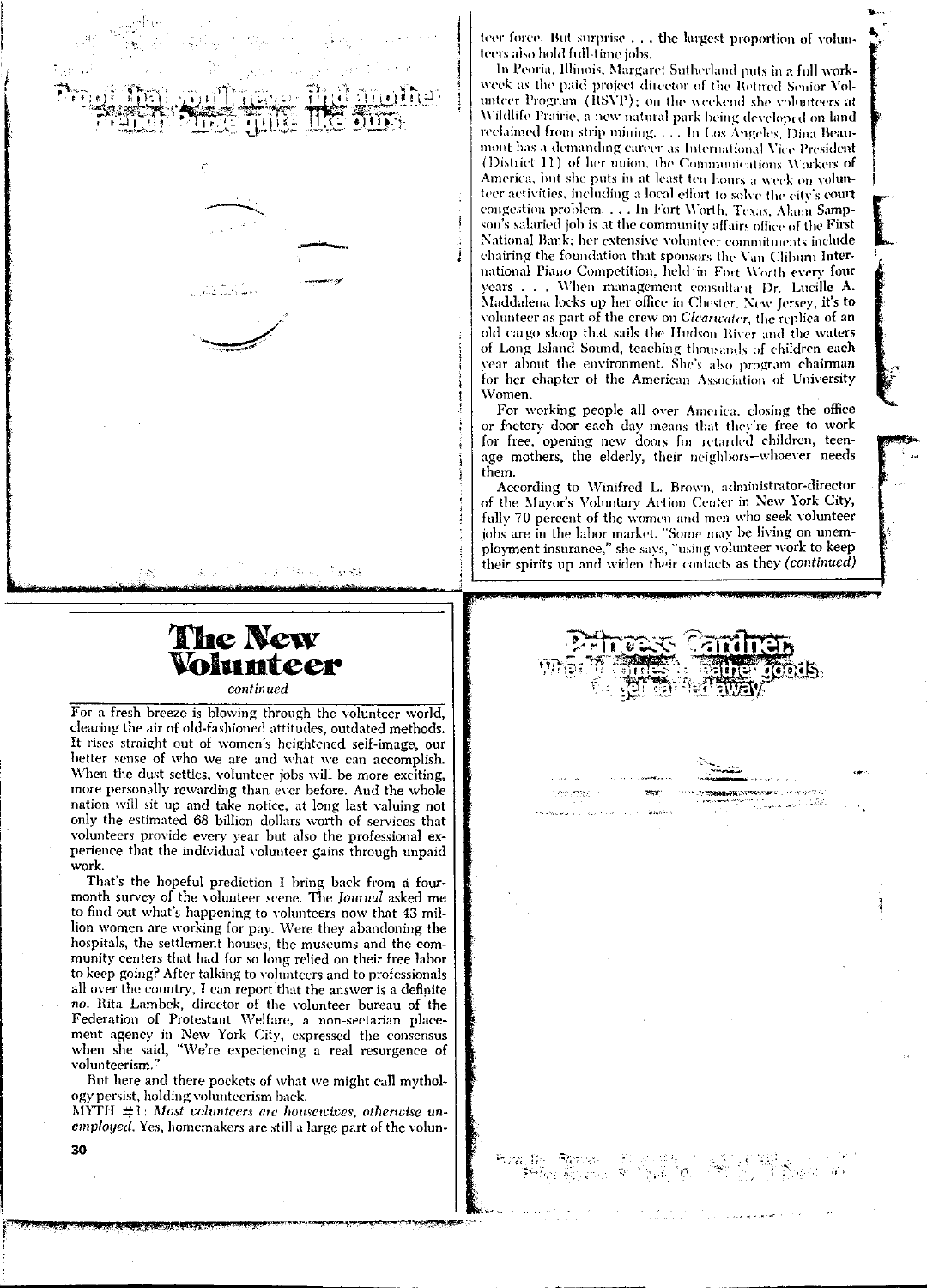

continued

look for new jobs. But most have regular. full-time jobs.

In some corporations, they may work on their chosen volunteer assignment partly on company time, getting paid as usual while off at the playground or the drug-counseling center. Recognizing that employee volunteers are good for their image in the community, many businesses now appoint or hire volunteer coordinators who help employees find such assignments. Some lend their executives to charities for as long as eight to ten weeks, full-time, full pay. United Way of America, particularly, has benefited from this arrangement.

Alternatively, the company may develop a project of its own, which employees join as they wish. In Portland, Oregon, the U.S. National Bank of Oregon sponsors Homebound Opportunities for Programming Education (Project Hope). The bank's employee volunteers teach cerebral palsy victims, in their homes, how to program computers. After completing the program, the trainees can work for local companies on a contractual basis.

Homemakers, however, are still essential to volunteer corps. They're the backbone of religious sisterhoods, sodalities and women's auxiliaries; they're the force behind local United Fund and Red Cross drives. Their service is especially important where daytime work is needed. Take, for example, the Denver Art Museum. Most of its 800 volunteers are married women whose hours at the museum can be juggled to fit in with their busy domestic and community service schedules. After training for their particular assignments, volunteers work on everything from guiding tours to raising money. Their volunteer president, Molly Kay Singer, spends three days a week at the museum, but she, too, is a "housewife, otherwise unemployed.

 $MYTII \neq 2$ : Volunteers work in hospitals, mainly holding patients' hands.

If your image of the volunteer begins and ends with the "Gray Lady," you haven't kept up with the true range and variety of volunteer activity in this country. Contemporary volunteers meet every imaginable challenge, from A to Z. Literally from A... as in Adopt-a-Tree, the name of a program in the Murray Hill section of Manhattan. where 450 trees, struggling to grow out of concrete sidewalks, are watered, ivyringed and watched over by volunteers ... to Z, as in Zapping an oil refinery that threatened the New England coast. In Durham, New Hampshire, Nancy Sandberg and other (continued)

#### HOW TO GET A JOB THROUGH VOLUNTEER WORK

Volunteer work can prepare vou for paid work in very basic waysbuilding vour self-confidence, expanding your skills, giving you practical experience in everything from motivating other people to keeping books-but specific knowledge will impress a potential employer more. Here's how to map out a volunteer program that will give you direct experience in the kind of work you want, and a pertinent "success story' for vour résumé. This system has worked for countless women-including Janice La Rouche, now a nationally known career counselor who recommends it to her clients.

1) Decide what kind of a paving job you want, in what field. If you don't already know what you can or want to do, look into the Volunteer Career Development program (VCD) originated by the Association of Junior Leagues. VCD leads participants through increasingly challenging experiences to help them identify their abilities, determine their goals and develop action plans to reach them. For information, call your local Junior League, or write the national headquarters at 825 Third Avenue, New York, N.Y. 10022.

2) Compare the requisites of the job you want with your present qualifications, then look for volunteer work that will help fill in the blanks. What specific skills do you lack? Experience with budgets<sup>2</sup> Long-range planning? Handling groups? Speaking? Writing? If you volunteer with a clear statement of your skills and goals, not just a vague offer to "help out." a local Voluntary Action Center can match you up with an assignment that meets your needs.

3) Interview several volunteer groups before signing on. This is a switch from being interviewed. Ask: Mav you have a written job description of whatever assignment you accept? Will you be able to work up through the organization? What training, supervision and evaluation can vou count on? Is there a policy against putting volunteers on the<br>payroll if openings occur? (Oftentimes the latter is the most direct route to a paying job.) Check into their national reputation: the National Information Bureau's free booklet. "Wise Giving Guide," rates nonprofit organizations. Write: 419 Park Avenue South, New York, N.Y.  $10016$ . Or, if it's a local group, check out its board members.

4) Once you've chosen the organization, try to: a) work for someone whose job you can later fill, or b) develop your own project, one in

which you'll get start-to-finish credit. You want your ultimate résumé to state precise accomplishment, using business terms, such as: "handled entire financial operations for school fair that netted 90 percent of the \$16,480 gross.'

5) Commit vourself to your volunteer iob as earnestly as though it were a paid one-that is, work regular hours, preferably at least 15-20 hours a week; show consistency for a minimum of six months.

6) Document your work as vou go, collecting anything that attests to your competence: awards, copies of speeches, reports, newspaper write-ups. When you're praised, don't be too proud to ask for it in writing.

The National Council of Jewish Women has produced a 28-page "Personal Career Portfolio," with sample forms for recording experience derived from volunteer work. (Send \$1 to the Council at 15 E. 26th St., New York, N.Y. 10010.) Also a book called "I Can-a Tool for Assessing Skills Acquired Through<br>Volunteer Service," developed by the Council of National Organizations for Adult Education, has a valuable section on documentation. (Available from Ramco Printing, 228 East 45th Street, New York, N.Y. 10017; \$4.75 or ask about bulk rates.)

7) To prepare for that ubiquitous question of the job interview, "What was your last salary?" estimate the dollar value of your volunteer services. Here is a guideline: Dr. Judith Hybels, at the Center for Research on Women at Wellesley College. Wellesley, Massachusetts, assigned hourly market values according to the type of work volunteers performed, from \$10 an hour for leaders and managers down to \$3.50 for clerical workers. Such figures are low and, as you might humorously point out to a job interviewer, volunteers are underpaid, but your cause will be helped if you can sav, "I was earning at the rate of \$15,000 a year.' or "A paid person with my responsibilities would earn \$20,000."

8) Keep track of the contacts you make in the course of your volunteer work. Don't be afraid to ask them for leads and help in your job hunt.

9) Once vou've landed that job you set your sights on, keep up with your volunteer work as well. It will give you greater visibility in your community and company, it might very well offer personal challenges not found in many paying jobs, and -not least-it will provide the chance to do "good" for your cause, just as vour cause helped your job hunt.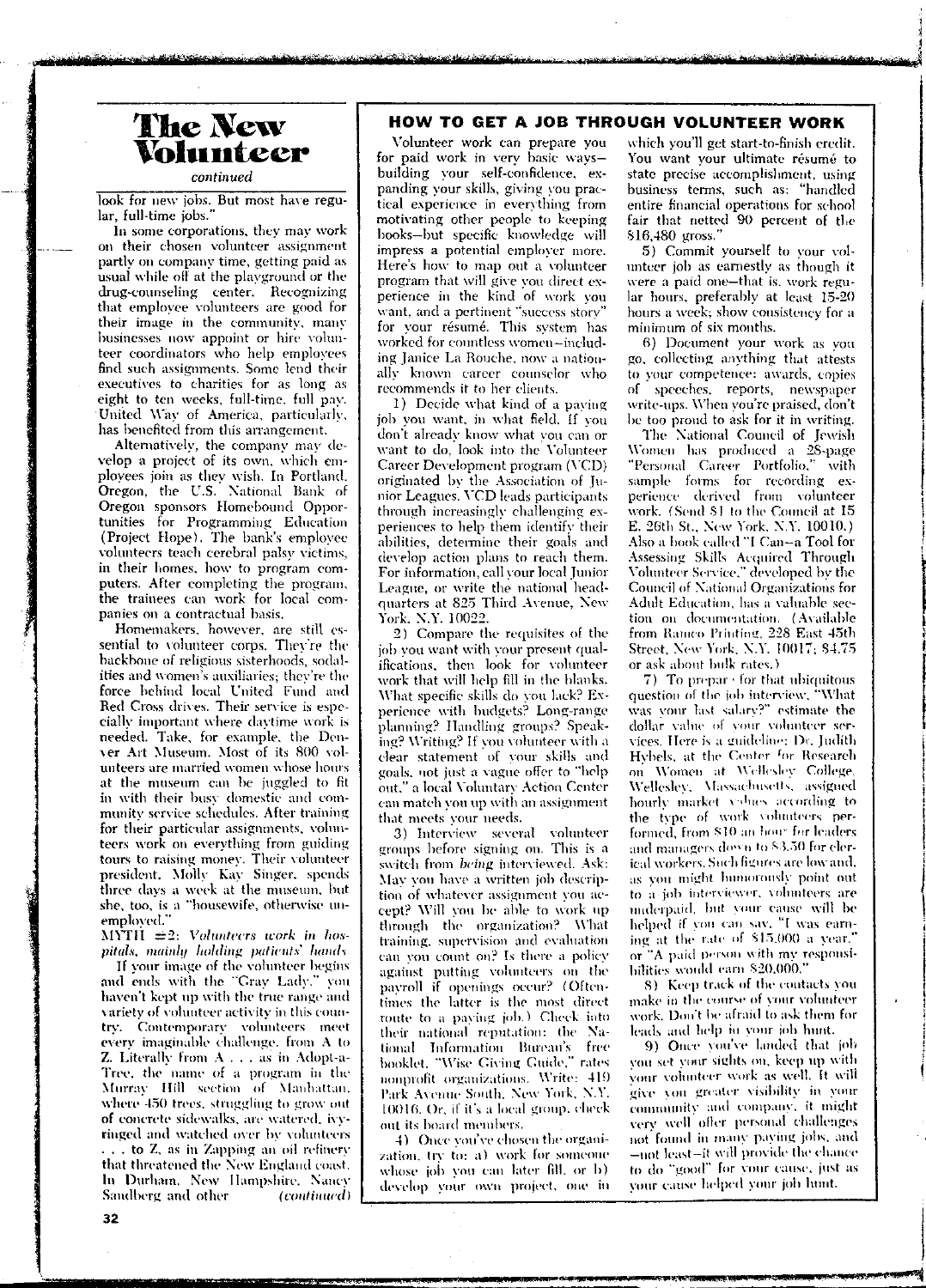

**The New Volunteer**  *continued*  conservationists organized a protest group called Save Our Shores. After two years of their concerted cffort-lohbying, testifying, circulating petitions and sticking together despite a milliondollar campaign to change their minds -a \$600 million refinery was zapped before it left the drawing hoard. In some cases, volunteers work within large organizations-Common Cause. the citizens' action lobby, for example, has a network of some 30,000 Yolnnteers; Planned Parenthood. 20,000: Girl Scouts of the USA, 573.000-but oftentimes the project is originated hy one individual, a woman who rallies her neighbors to solve a local problem, a man who decides to "fight Citv Hall.'' Mary Hardy, who has spent some 20 to 40 hours a week on volunteer work for the past 11 years, is one such individual. Working out of her home in Piedmont, California. she recently established the \fedia Committee. a group that makes puhlic service television commercials for nonprofit organizations. The Committee's first "spot" was on behalf of special education, and offered a hotline number for parents who have children with learning disabilities. And just one man, police officer Paul Buckholz from Arlington Heights, Illinois, was the "seed" for Shelter, Inc., a temporary. emergency foster home program for abused and neglected children. Shelter has round-the-clock yolunteers who put in over  $22,000$  hours last year. but this service so vital to stranded children started with one man, one idea. **Not even counted**  Sometimes the volunteer activity is so unusual, so individual, that it never even gets "counted" as such. In Portland.

Oregon, right now, more than 200 women arc gathering after office hours to plan a conference for managerial and professional women. The conference aimed at helping women get ahead, will include three davs of workshops and seminars. The volunteers will do everything from arranging the meeting place to publishing the proceedings.

When the Census Bureau attempted a count of volunteers in 1974, coming up with the figure of 37 million, or one in four Americans over the age of  $13.$  it completely missed people like the wonien in Oregon. Because so many volunteer without going through formal agencies, Dr. Harold Wolozin, a Uni- ${\bf v}$ ersity of Massachusetts professor who has studied volunteering, believes the number of volunteers is more like 74 million, one in two Americans.

*(continued on page 164)* 

**.. ,. .... \_,...,.WWWl\$Zl** \*'" -

I,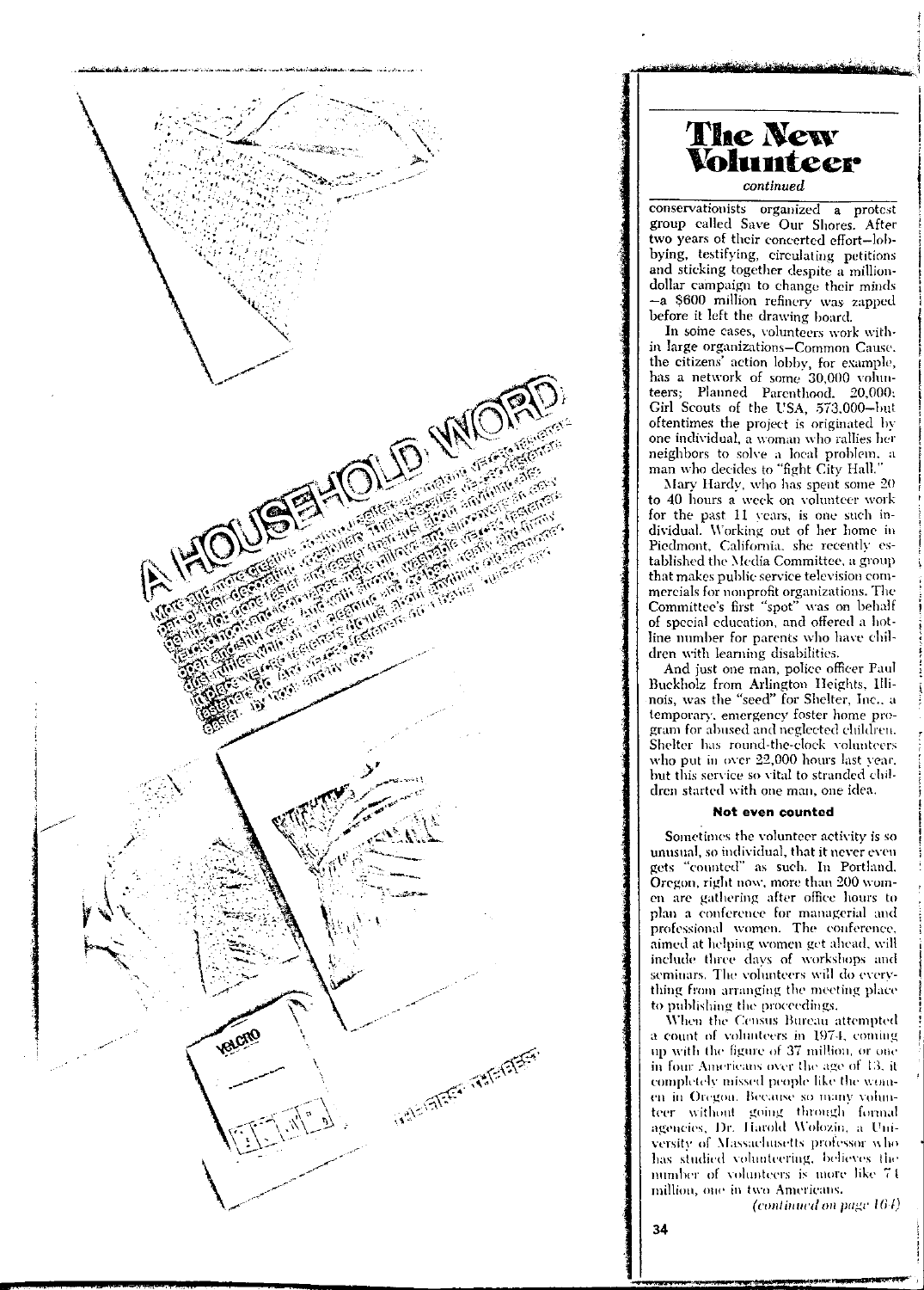

"'.tfl:ilZ\"°Pi:\· wtstvt::r ·;·.,vfwt tr·· ·ttnMt tlti y,;, 'ft'tfamtfrtt :+tt·t X ·· +t11 *trt&1* 'Jf r

have expensive, lavish tastes. "\Ve live a very extravagant lifestyle," she admits. Having grown up poor and then acquired money, she now enjoys what it can purchase, and doesn't want to lose it. It shows in the extraordinary clothes she buys, out of her own money, for her shows. "I've paid up to \$5,000 for a dress," she says. It shows in the exotic Egyptian-style home she is huilding ( begun hy her and Gregg) in Benedict Canyon. The one-story house will surround a central courtvard with a lotus pool in the middle and will be topped with a glass roof that will completely open up. Cher is fascinated by Egypt. She and Gene plan to visit the area some day.

## **The New Ullnnteer**

*continued from page* .34

Of those, only seven and a half percent volunteer in the health fields, and only a fraction of those in actual hospitals. Even hospital volunteers are different from the Gray Lady image these days. They're apt to create their own jobs, as Carol Clement did at Lutheran General Hospital, in Park Ridge, Illinois. She suggested that yoga might help the convalescents; eight years later, even though she has moved away from the area, she's still teaching yoga to patients twice a week.

And at Bellevue Hospital Center, New York City, one of the largest municipal hospitals in the country, volunteers put on a private little puppet show for each child about to undergo surgery. A hand puppet bearing the child's name acts out the whole "adventure" ahead, from the elevator ride on a moving table to lying umlcr a hig white light to waking up with a bandage.

Church work is another traditional volunteer area undergoing exciting change. In addition to helping members of their own congregation, church organizations support a myriad of community .lc:ti\'ities. For PXample, *:\k,ccsasm· Xotes.* a rn·wspaper pnhlished hy and for the Mohawk Indians in upstate New York, is aided by the United Methodist  $\text{Volume}$  Service; while members of the United Presbyterian Church work with young people in Alaska, counsel ex-prisoners in New Jersey and run a medical clinic in rural Ohio. Church  $\rm{Women\; United, the\; National\; Council\;of}$ Catholic Women and the National Council of Jewish Women also reflect the new scope of religious service, as

The spa itself is a pretty extravagant way to lose a few pounds. But Cher is not excessi\'e on all fronts. Reports that she spends  $$500$  a month on her long nails "just aren't true," she says. "I don't spend that much on my fingernails.

But the nails, the clothes, the house, are just the flamboyant shell of Cher. The electricity that lights her up-her work, her mothering, her exercise, her relationships-is made of stronger stuff. It's that strength that enabled her to dimh out of the depression she suffered after her breakup with Gregg and her own career doldrums. "I don't give upthat's my greatest strength," she acknowledges. "I am very optimistic and happy to be alive. I'm having a wonderful time-even on bad days, and that's what they are, just bad days.

To get out of bad days, Cher, as often as not, returns to her body. "I woke up the other moming and was so depressed I couldn't believe it. So I went running

they reach out to refugees, single parents, widows. children, shut-ins, families in trouble. A local chapter may lobby for legislative reform in Washington. D.C., or keep an eve on the courts hack home. Religious groups-the historic heart of volunteering-are indeed keeping up with changing times.

 $\text{MYTH} \neq 3$ : *Volunteering is a luxury of the upper class, a case of the over* $privileged$  *helping the underprivileged in a form of "11obll'sse oblige."* 

No more! Lady Bountiful is long gone, and the Junior League, once the epitome of the elitism that  $Mvth = 3$  represents, is in the yanguard of the new egalitarian spirit of volunteerism. In fact, its project, Volunteers Intervening for Equity  $(V.I.E.)$ , exemplifies the single most important change volunteer work has undergone in recent years: it helps the volunteers themselves, as much as it helps the community. The thousand or so  $\overline{V}$ .I.E. volunteers. for example, are older people who might otherwise sink into the lonely inactivity of retirement. Participating in V.I.E., they cuhance their own lives even as they monitor home health-care problems in Grand Rapids, Michigan; check into juvenile justice in Orlando, Florida, and help other senior citizens get the benefits they're entitled to in Omaha, Nebraska, and Seattle. Washington.

If upper middle-class white matrons once dominated the volunteer scene, they are now outnumbered. The 600 participants in San Francisco's fundraising Walkathon, for example, ineluded young professionals, minorities, students, grandparents, ex-prisoners, executives, the handicapped.

Celebrities and political figures are volunteers—Paul Newman and Joanne Woodward for nuclear disarmament, kerry Lewis for muscular dystrophy. Hosalyun Carter for mental health, Joan

**HI** : **f"** .. ,: ::: : ; t; <sup>q</sup>U4 Z#AJ

and I exercised real hard, and by the time I was finished. I didn't feel so bad. I've learned how to get my mind off what brings me down.

**ll** 

**r'""°'** 'I L ·J

Cc ha Ac<br>N J

r

 $\mathbf{I}$ 

·ewittftr11 s

"I had been pitying myself because things weren't going exactly the way I wanted-which is really stupid. Because if you're always comparing yourself to the ideal you think you should he, then you won't ever be happy, you won't be open to anyone because you'll always be angry.

"Anyway, it's stupid for me because my life is going so well I've got so many things to be thankful for that I really don't have room to complain. My life is perfect."

Perfect? With barely a pause, she answers. "Well, I'm not sick. I've got money. I've got children that are absolutely the best thing in the world. And I've got a really nice job. Everything is going my way. Everything is available to me. There's nothing I can't do." End

Mondale for the arts, etc. The poor and the obscure are volunteers as well. And even children make enthusiastic, effective volunteers. In Houston, Texas. tenyear-old Louis Appel organized his playmates into a clean-up crew that keeps after empty hottles and gum wrappers in his neighborhood park. "For the first time," says Mary E. King. deputy director of ACTION, the federal agency for voluntecrism, "volunteers are coming from all segments of our society.'

#### New funding methods

This refreshing diversity among volunteers is partly thanks to new methods of funding volunteer projects. People who couldn't afford to volunteer before are now being reimhurscd for out-ofpockct expenses-carfare. uniforms, sometimes baby-sitters. In certain circumstances, they are even minimally paid: Ralph Nader interns get \$50-\$60 a week for their full-time investigative work; Foster Grandparents, participants in a national program run by  $ACTION$ , get \$1.60 an hour. Grants also have entered the picture: The Association of Junior League's Volunteer Career Development Program (see page 32) received a \$95,000 grant from the W.K. Kellogg Foundation of Battle Creek, Michigan. Baltimore New Directions for \\'oml'n. in ~larvbnd, \\'Oil S l00.00() in  $ACTION$  funds to set up a women saresource and advisory center that helps battered women, displaced homemakers and other volunteers gain job experience through nonprofit work.

The socially prominent may still head up certain charity balls and theater benefits, but for every Crystal Ball in Dallas, say, there are hundreds, no. thonsands, of fund-raisers put on by and for the very people they benefit--block parties to raise money for (continued)

\$,(JP,i 1A.

<sup>I</sup>**<sup>a</sup>**< •·,""!

Ï.

►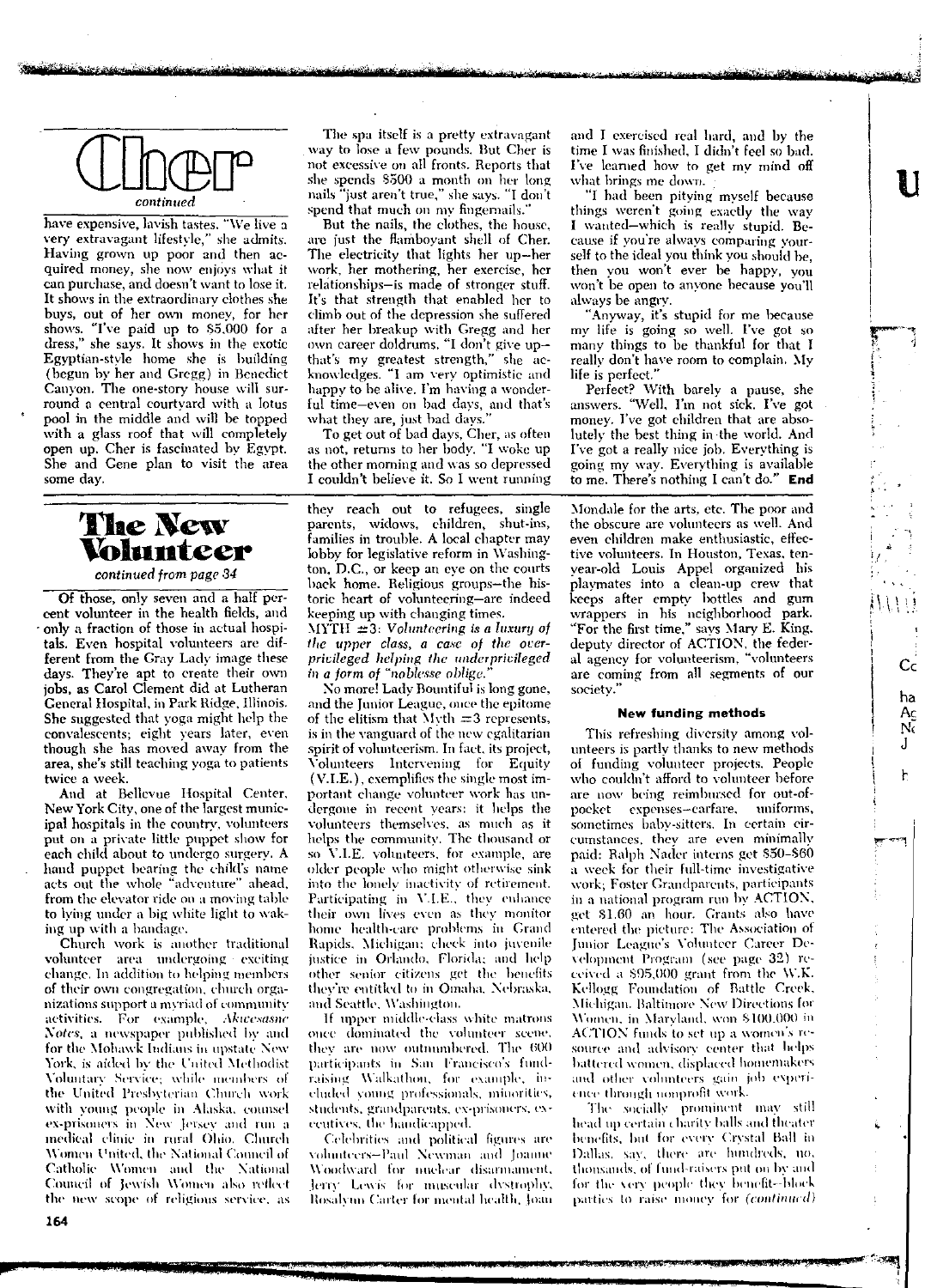

### **The New** Volunteer continued

reseeding the local park, rummage sales for the benefit of crime victims, raffles for the boys' club. "It's no longer that<br>'we' help them.'" as Winifred Brown<br>says. "It's that we help ourselves." MYTH  $\#4$ : To be a good volunteer, you have to be self-sacrificing.<br>"Nonsense!" says Herta Loeser, au-

thor of Women, Work & Volunteering. "Some of the best volunteers now at work are frankly expecting to get back as much as they give.'

"What's in it for me?" has become a

very legitimate question for anyone to ask before donating time and talent to a volunteer project. To answer that question enticingly, nonprofit organizations have had to shake up their methods of dealing with volunteers. The savvy ones now offer training, intelligent placement, creative supervision, performance evaluation-in short, professional steps to make volunteer service a "growth experience" for the volunteer.

Here are some of the "selfish" motives that volunteers freely acknowledge:

Emmy T, used her work at a battered, women's center to help her decide whether to go back to school for a degree in social work. She found her emotional involvement with the women undermined her performance as a coun-

**HOW TO GET INVOLVED** The Voluntary Action Center in your community can help you locate a volunteer assignment. Check your phone book for the local listing, or write the National Center for Voluntary Action, 1214 16th Street, N.W., Washington, D.C. 20036, for the address of a placement/referral center near you. Over 36,000 agencies are in the ACTION network. • Want to learn more? The National Information Center on Volunteerism.

a private, nonprofit organization, will service, nonprone organization, will<br>send you a free catalog, "53 Books to<br>Better Volunteering." Write: Volun-<br>teer Readership, P.O. Box 1807, Boulder, Colorado 80306.

selor. But when she switched to running the business end of the center, she discovered in herself a never-tapped management ability. She's aiming now at a degree in business administration.

Julie O. used volunteering as a means of getting ahead in her company. "I was very political about it," she says. "I worked for the American Cancer Society because I knew our chief executive officer was on the board. I wanted him to notice me, and he did." Formerly an underling in the communications department, she's now on the executive's personal staff for public relations. (Both still work for the American Cancer Society.)

Harriet K. voluntered at her local library to see if she could get her household on an even enough keel to enable her to spend regular hours away from home and children. "It was a way of getting my feet wet, in case I decide to go back to work when the children are older," she says. "I increased my volunteer time gradually, so nobody would feel neglected (and I wouldn't feel overextended). Now I know I can handle a paying job when the time comes.'

Rebecca S. used volunteer work to make friends. When her husband's company transferred them to a new city she felt lost, thoroughly uprooted. "I didn't<br>know a single soul." But she signed up at the local arts and crafts center, and now she feels very much "at home."

For others, volunteer work has served as a kind of half-way house-a recovery stop between a nervous breakdown or alcoholism or, simply, divorce and the making of a new life. Such cases further illustrate that the best way to help oneself is often to help others.

In short, altruism is certainly an important, continuing motive for most volunteers, but no one need hold back if she also has more immediate personal reasons for offering her services.

Sometimes those personal reasons are very close to home, as when parents work long and hard to improve their children's schools through (continued)